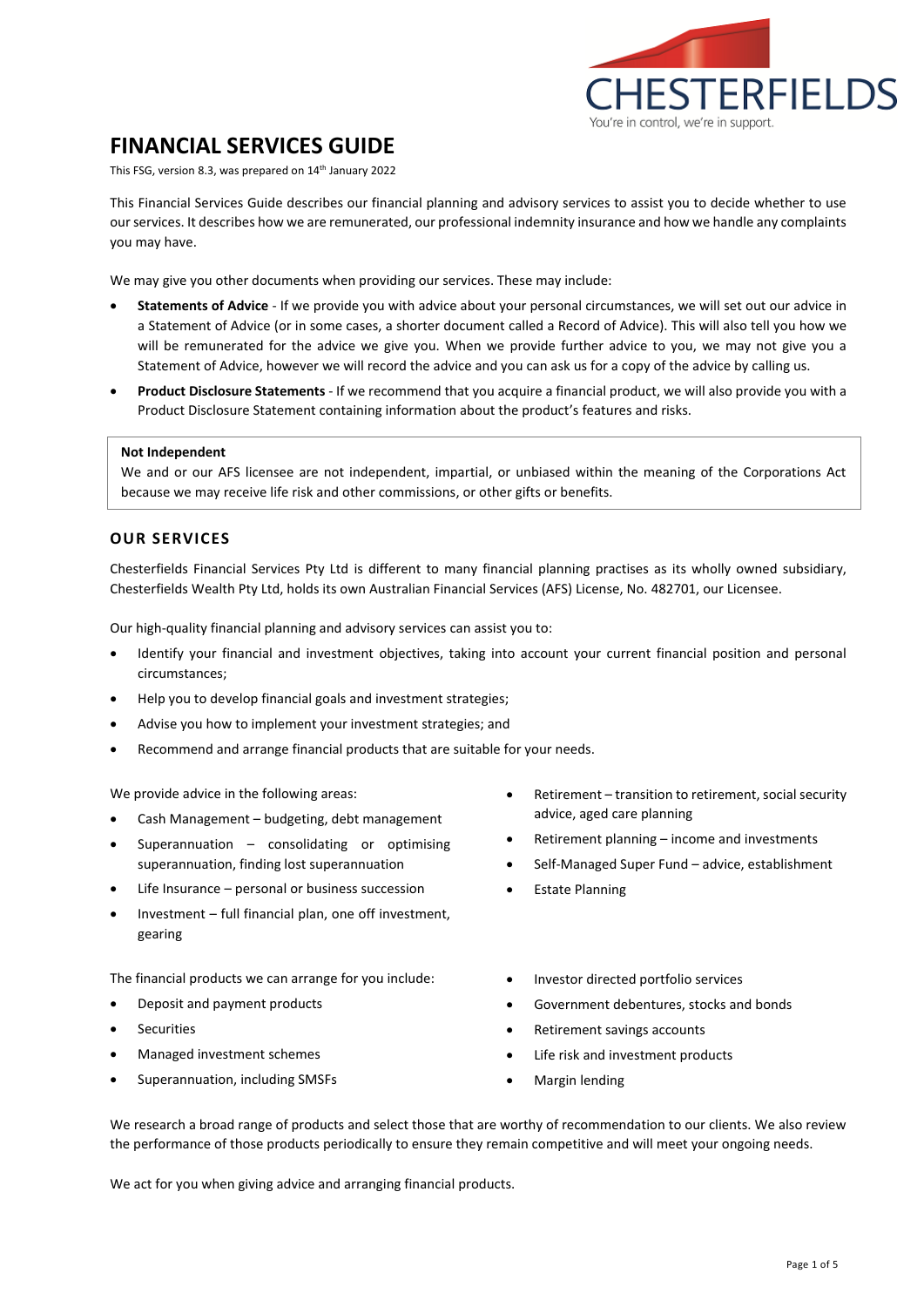

## **HOW CAN YOU DEAL WITH US?**

You can deal with us in person, by phone or email. It is important that you provide us with complete and accurate information about your circumstances and you take the time to check any assumptions we make and the basis for our advice. If you don't our advice may not be appropriate for your needs.

Naturally, your circumstances may change over time. When this happens, our initial advice and recommendations may no longer be appropriate for you. We can periodically review your financial position, personal circumstances, financial goals and investment strategies to decide whether those strategies and goals and the financial products you hold are appropriate. Or, you can contact us for a review when your circumstances change.

## **HOW WE ARE PAID**

| <b>Financial</b><br>planning and<br>investment<br>services | We charge for our financial planning and investment services on the basis of the time that we spend<br>looking after your needs. The rate will depend on the nature of the services you ask us to provide, for<br>example:<br>Financial planning and investment advice - up to \$330 incl. GST per hour.<br>$\bullet$<br>Implementation of our advice - \$220 incl. GST per hour.<br>$\bullet$<br>Ongoing review services - up to \$330 incl. GST per hour.<br>$\bullet$<br>Administration support - \$110 incl. GST per hour.<br>$\bullet$<br>We will provide a fee estimate when you engage us to provide services to you.<br>Our fees for financial planning and investment services depend on the type of services we provide to |  |
|------------------------------------------------------------|--------------------------------------------------------------------------------------------------------------------------------------------------------------------------------------------------------------------------------------------------------------------------------------------------------------------------------------------------------------------------------------------------------------------------------------------------------------------------------------------------------------------------------------------------------------------------------------------------------------------------------------------------------------------------------------------------------------------------------------|--|
|                                                            | you.<br>Initial advice fee - For our initial review and advice, we charge a fee of between \$550 to \$16,500 incl<br>GST, depending on the complexity of your situation. We may ask you to pay this in advance.                                                                                                                                                                                                                                                                                                                                                                                                                                                                                                                      |  |
|                                                            | Implementation fee - For implementing our recommendations, we charge \$220 incl. GST per hour. The<br>time to do this will be based on the extent of the work required and the complexity of your<br>requirements.                                                                                                                                                                                                                                                                                                                                                                                                                                                                                                                   |  |
|                                                            | Ongoing review, advice and service fee - If you ask us to provide ongoing review and advice services,<br>we will charge between \$1,100 - \$22,000 incl. GST or 0.55% - 1.1% incl. GST of the value of the<br>investments that we manage for you.                                                                                                                                                                                                                                                                                                                                                                                                                                                                                    |  |
|                                                            | Share transactions - If we recommend you buy or sell financial products or shares, we will charge a fee<br>of \$110 incl. GST or up to 1.1% of the total transaction value, whichever is greater. (In addition to the<br>brokerage charged by your stockbroker.)                                                                                                                                                                                                                                                                                                                                                                                                                                                                     |  |
| Life insurance<br>services                                 | If we arrange life insurance for you, we will receive a commission from the insurer with whom we place<br>your insurance. The amount is a percentage of the premium (excluding taxes and statutory charges)<br>and is included in the premium quoted to you. We will tell you the amounts that we will receive (or if<br>we do not know, the way our remuneration will be calculated) when we advise you about your<br>insurance requirements. This commission is included in the premium for the policy.                                                                                                                                                                                                                            |  |
|                                                            | We may also charge you an insurance advice fee, the amount of which will depend upon the type of<br>insurance we arrange. This fee is payable in addition to the premium.                                                                                                                                                                                                                                                                                                                                                                                                                                                                                                                                                            |  |
|                                                            | If we advise on insurance within a superannuation fund, we may charge you a fee of between \$550 -<br>\$3,300 incl GST, depending on the type of insurance. This fee is payable in addition to the premium.                                                                                                                                                                                                                                                                                                                                                                                                                                                                                                                          |  |
| Non-monetary<br>benefits                                   | Some product issuers may give us, your adviser or our licensee other benefits such as training seminars<br>or sponsor sporting events. These benefits may change from year to year.<br>We will maintain a register to record any alternative forms of remuneration or benefits that we may<br>receive that exceed a value of between \$100-\$300.                                                                                                                                                                                                                                                                                                                                                                                    |  |
|                                                            | Some of our advisers are shareholders in our business/ authorising AFS licensee.                                                                                                                                                                                                                                                                                                                                                                                                                                                                                                                                                                                                                                                     |  |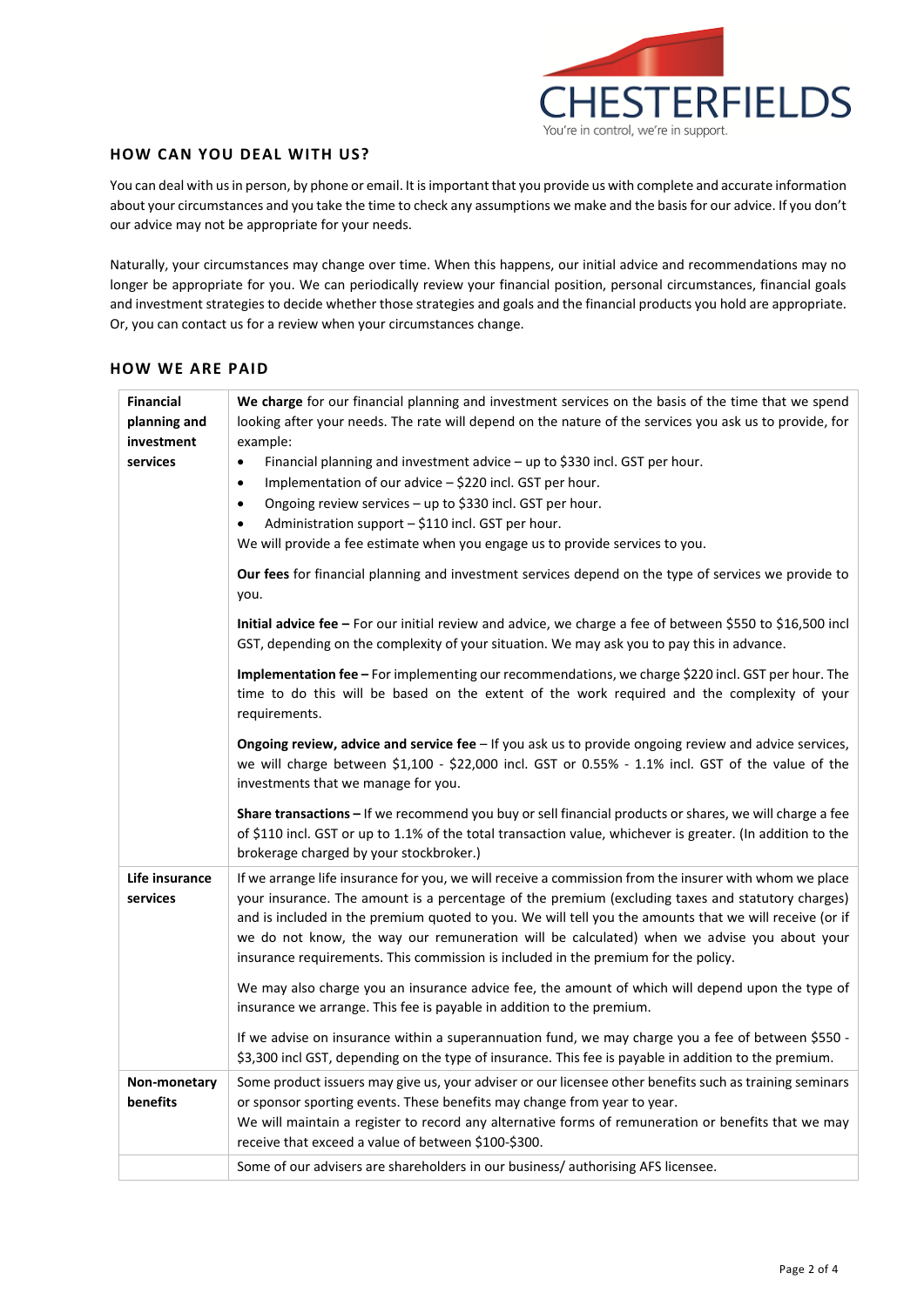

#### **WHO WE PAY?**

| <b>Advisers</b>  | Our advisers are paid an annual salary. We may also ask you to agree that they also receive a share of<br>the fees you pay us or the commissions we receive. Our advisers may be eligible to receive a<br>performance bonus if they meet pre-set agreed key performance indicators.                                                                                                                                                                                                                                   |
|------------------|-----------------------------------------------------------------------------------------------------------------------------------------------------------------------------------------------------------------------------------------------------------------------------------------------------------------------------------------------------------------------------------------------------------------------------------------------------------------------------------------------------------------------|
| <b>Referrers</b> | If you were referred to us, we may pay the person who referred you up to 33% incl. GST of the<br>remuneration we receive for providing services to you. We can tell you the amount that we will pay<br>when we know what it is.<br>Chesterfields Financial Services Pty Ltd pays these fees from the commissions received, or fees charged<br>to you. Any referral fees do not represent an additional cost to you, nor do they affect the performance<br>of your investment or product, or any premiums you may pay. |

## **IMPORTANT ASSOCIATIONS**

One of our directors is also a director / shareholder of Letizia Palmer, Chartered Accountants who provide taxation, superannuation, accounting, and business advice services throughout Western Australia.

We may refer you to Letizia Palmer Chartered Accountants and or Mendelawitz Morton Solicitors if you need help with taxation, legal and estate planning services.

We / our AFS licensee receive no financial benefit if our clients use their services.

You may be referred to us from Letizia Palmer Chartered Accountants or Mendelawitz Morton Solicitors. See our Referrers information above.

#### **OUR PROFESSIONAL INDEMNITY INSURANCE**

Our AFS licensee has professional indemnity insurance in place which covers us for any errors or mistakes relating to our financial planning services. This insurance meets the requirements of the Corporations Act and covers the services provided by us / our advisers, our authorised representatives after they cease working with us provided, we notify the insurer of the claim when it arises, and this is done within the relevant policy period.

#### **WHAT TO DO IF YOU HAVE A COMPLAINT**

If you wish to complain about our services, you can either discuss the matter with your adviser or contact our Complaints Officer on 0409 687 602. We will acknowledge receipt of your complaint immediately and attempt to resolve it within 30 days.

We are a member of the Australian Financial Complaints Authority (AFCA). AFCA is an external dispute resolution scheme that provides fair and independent financial services complaint resolution that is free to consumers. If an issue has not been resolved to your satisfaction, you can lodge a complaint with AFCA. Any decision AFCA makes is binding on us, but not on you. You can contact AFCA at [www.afca.org.au,](http://www.afca.org.au/) [info@afca.org.au](mailto:info@afca.org.au) or (freecall) 1800 931 678. You can also write to AFCA at:

- Australian Financial Complaints Authority
- GPO Box 3
- Melbourne VIC 3001

#### **HOW CAN YOU CONTACT US?**

We can be contacted at:

| <b>Chesterfields Financial Services Pty Ltd</b>                                              |  |  |
|----------------------------------------------------------------------------------------------|--|--|
| ABN: 96 101 951 688                                                                          |  |  |
| AR No. 289251                                                                                |  |  |
| Principle place of business address: Suite 4, 12-14 Thelma Street West Perth WA 6005         |  |  |
| Ph: 08 9486 8226                                                                             |  |  |
| Registered office address: Letizia Palmer, Level 1, 544 Beaufort Street Mount Lawley WA 6050 |  |  |
| Mail: PO Box 1939, West Perth WA 6872                                                        |  |  |
| Email: info@chesterfields.com.au                                                             |  |  |
|                                                                                              |  |  |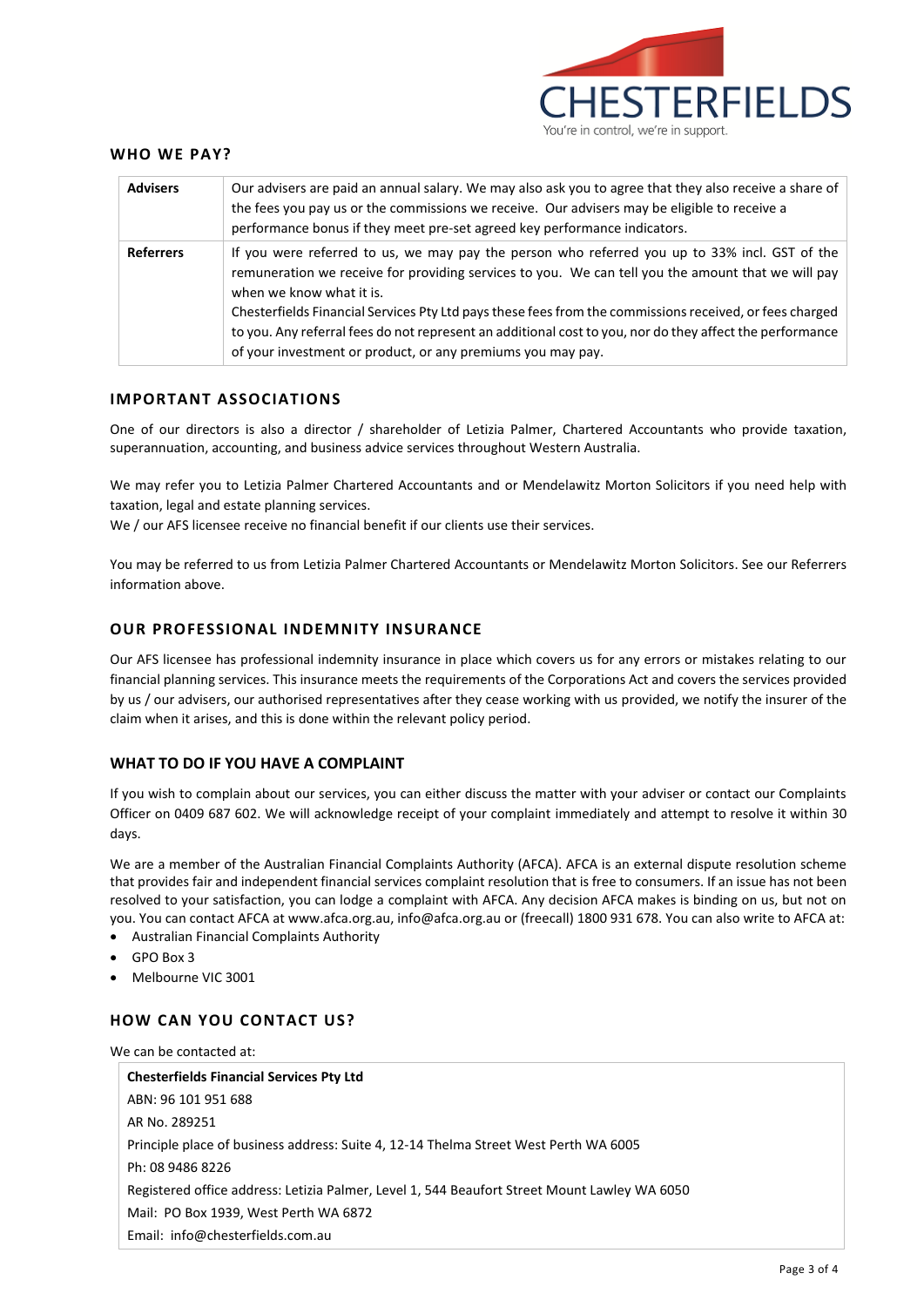

| Web: www.chesterfields.com.au                                                                |                  |  |  |  |
|----------------------------------------------------------------------------------------------|------------------|--|--|--|
| Authorised Representative-Mark Triggs                                                        | AR No. 320576    |  |  |  |
| Email: mtriggs@chesterfields.com.au                                                          | Ph: 0447 070 593 |  |  |  |
| Our AFS licensee-Chesterfields Wealth Pty Ltd                                                |                  |  |  |  |
| ABN: 39 609 447 645                                                                          |                  |  |  |  |
| AFS Licence No: 482701                                                                       |                  |  |  |  |
| Principle place of business address: Suite 4, 12-14 Thelma Street West Perth WA 6005         |                  |  |  |  |
| Ph: 08 9486 8226                                                                             |                  |  |  |  |
| Registered office address: Letizia Palmer, Level 1, 544 Beaufort Street Mount Lawley WA 6050 |                  |  |  |  |
| Mail: PO Box 688 Mount Lawley WA 6929                                                        |                  |  |  |  |
| Email: info@chesterfields.com.au                                                             |                  |  |  |  |
|                                                                                              |                  |  |  |  |

This FSG has been authorised for distribution by the AFS licensee identified above.

## **HOW WE PROTECT YOUR PRIVACY?**

We are committed to protecting your privacy. We use the information you provide us to advise you on your financial circumstances, goals and strategies. We provide your information to the product issuers and service providers (and their representatives) with whom you choose to deal with and our related entities. When we recommend a financial product or service, we will provide their PDS or disclosure document to you which will outline their privacy policy.

We do not trade, rent or sell your information. However, we may use the Internet 'cloud' and external data storage providers or other companies to backup and ad-hoc store our electronic data. Therefore, your information may be disclosed to recipients in overseas countries. We, or our licensee, will not be accountable for any recipient's breach of Australian privacy laws and you will not be able to seek redress under those laws.

If you don't provide us with full information, we can't properly advise or assist you with your financial service's needs. If you request us to provide you with services or monitor your accounts via the internet while you are in the European Union (EU) you will need to provide us with written consent to do so, as you may have different rights while in the EU. For more information about how we comply with the requirements of the Privacy Act and Australian Privacy Principles, to access the information we hold about you, how to have it corrected and how to complain if you think we have breached the privacy law, ask us for a copy of our Privacy Policy by contacting us, via the details listed above.

#### **ANTI-MONEY LAUNDERING AND COUNTER TERRORISM**

As a financial service provider, we and our AFS license have an obligation under the Anti‐Money Laundering and Counter Terrorism Finance Act 2006 (Cth) to verify your identity and the source of any funds. This means that we will ask you to present identification documents to meet assessment requirements such as your passport or driver's license and other documents, if applicable. We will also retain copies of this information. In connection with providing our services to you, we may disclose the information you have provided to our AFS licensee, other professionals such as financial institutions, insurance providers, superannuation trustees, product issuers and our service providers.